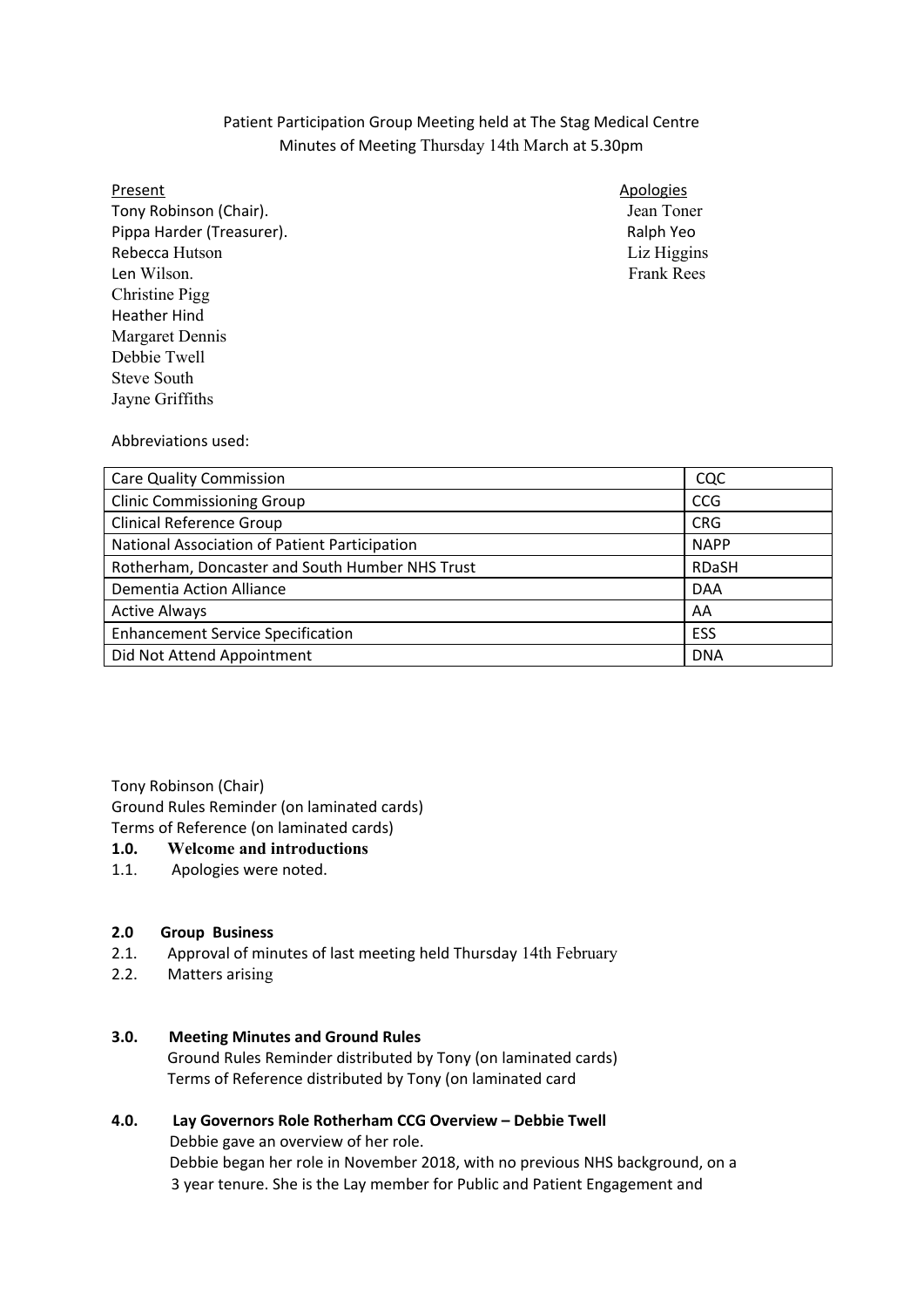representative of the Rotherham CCG Governing Body. Debbie welcomed any feedback and is available to contact by email at: Debbie.Twell@nhs.net

The group asked a number of questions:

AA Zaidi queried hospital referral letters and patient discharged without any notification

Steve queried use of e-signatures

Len raised the issue of medication waste specifically chemists not replacing "faulty prescriptions"

Debbie will respond to above queries in due course.

#### **5.0. Awareness Promotion**

- 5.1 The Time For a Cuppa Event is planned for Thursday 21st March. This is to help raise funds for Dementia UK and raise awareness of Dementia. Beth Goss (Stag Admiral Nurse) will be available to talk to patients and carers. PPG members and Staff are donating cakes etc.
- 5.2. For the Diabetes Awareness Week 3rd-10th April. A display of healthy eating models and leaflets will be available for patients to view at the Stag surgery.
- 5.3. Rebecca checking with Jean re taking Patients' names interested in Desmond Programme sessions.

#### $6.0.$ **6 .0. Practice News**

- $6.1.$  Learning Disabilities/Special Needs. The group are to consider holding an additional Café, on alternate Friday's, for people with
- $6.2.$  Tony thanked Megan for her help with PPG minutes over the last 15 months. The PPG congratulated Megan on the arrival of her new baby girl, Eden.
- $6.3.$ Two new new apprentices Mandy and Jasmine have started at the Practice.

 Rebecca explained that the Practice typically recruit and employ people at the end of their apprenticeship.

 In addition, the Practice have a Health Care Assistant (HCA) apprentice, nearing the end of their apprenticeship.

6.4. contact her [jayne.griffiths5@nhs.net](mailto:jayne.griffiths5@nhs.net) Jayne reminded Rebecca if staff needed help with course work, ie books/articles/research to

#### **7 .0. Newsletter**

Tony asked for ideas for articles to be included in the next issue of the Newsletter

 $8.0.$ **8.0. AOB**